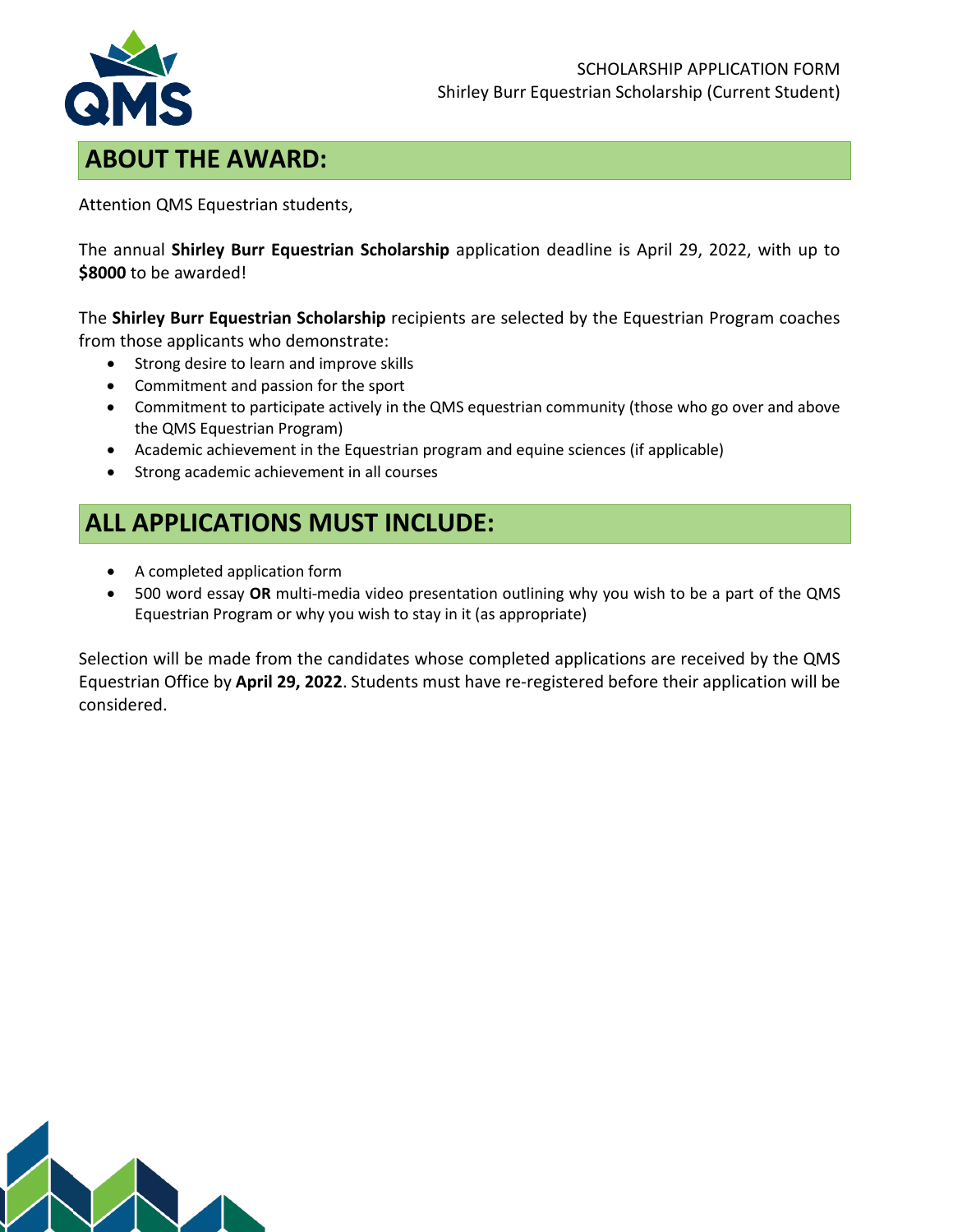

## **APPLICATION FORM:**

| <b>Name of Applicant</b><br><b>Address</b>                       |               |  |
|------------------------------------------------------------------|---------------|--|
| Age                                                              | Date of Birth |  |
| How long has the candidate been involved with horses and riding? |               |  |

**Resume of previous riding experience**

**What would you like to achieve in the equestrian world? (Be realistic!)**

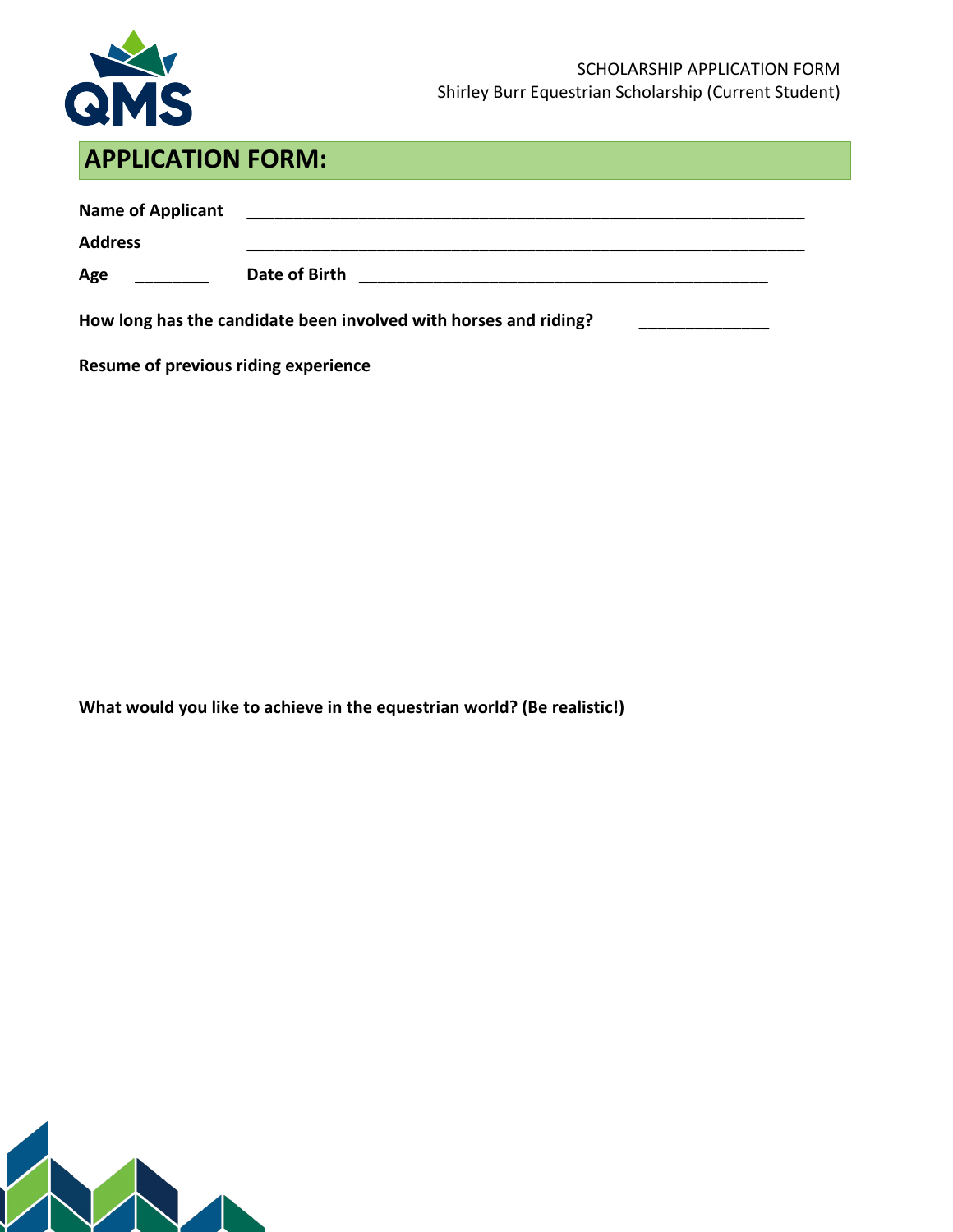|                                                                         | SCHOLARSHIP APPLICATION FORM                          |
|-------------------------------------------------------------------------|-------------------------------------------------------|
| QMS                                                                     | Shirley Burr Equestrian Scholarship (Current Student) |
| Have you participated in the Equestrian Canada Rider Level program? YES | NO                                                    |
| If "Yes", what level did you achieve?                                   |                                                       |
| When did you complete this level?                                       |                                                       |

**Please describe any horses that you have owned, or horses that you have ridden regularly, and give details of your achievements/experience with these horses**